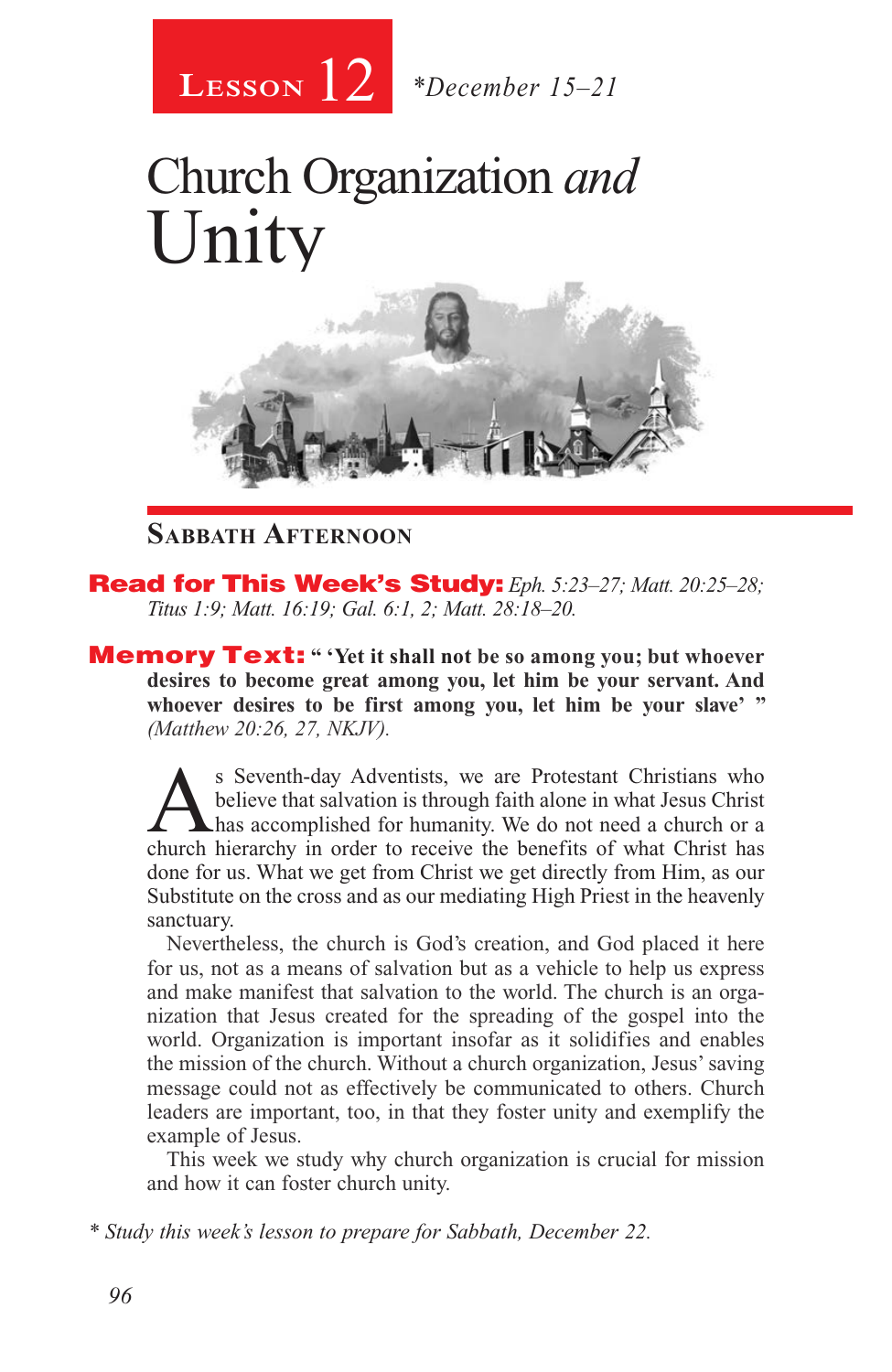## **Christ, the Head of the Church**

As we have seen already in an earlier lesson, in the New Testament the church is represented by the metaphor of a body. The church is the body of Christ. This metaphor alludes to several aspects of the church and the relationship between Christ and His people. As the body of Christ, the church depends on Him for its very existence. He is the Head *(Col. 1:18, Eph. 1:22)* and the Source of the life of the church. Without Him there would be no church.

The church also derives its identity from Christ, for He is the Source and the Foundation and the Originator of its belief and teachings. Yet, the church is more than these things, as crucial as they are to its identity. It is Christ and His Word as revealed in Scripture that determine what the church is. Thus, the church derives its identity and significance from Christ.

#### In **Ephesians 5:23–27, Paul uses the relationship between Christ and His church to illustrate the kind of relationship there should be between husband and wife. What are the key ideas of this relationship between Christ and His church?**

\_\_\_\_\_\_\_\_\_\_\_\_\_\_\_\_\_\_\_\_\_\_\_\_\_\_\_\_\_\_\_\_\_\_\_\_\_\_\_\_\_\_\_\_\_\_\_\_\_\_\_\_\_\_

\_\_\_\_\_\_\_\_\_\_\_\_\_\_\_\_\_\_\_\_\_\_\_\_\_\_\_\_\_\_\_\_\_\_\_\_\_\_\_\_\_\_\_\_\_\_\_\_\_\_\_\_\_\_

\_\_\_\_\_\_\_\_\_\_\_\_\_\_\_\_\_\_\_\_\_\_\_\_\_\_\_\_\_\_\_\_\_\_\_\_\_\_\_\_\_\_\_\_\_\_\_\_\_\_\_\_\_\_

Although we may be hesitant with the concept of submission because of how leaders in the centuries past have abused it, the church is nonetheless to be subject to the Head, Christ, and is subject to His authority. Our acknowledgment of Christ as the Head of the church helps us remember to whom our ultimate allegiance must belong, and that is the Lord Himself and to no one else. The church is to be organized, but that organization always must be subordinate to the authority of Jesus, the true Leader of our church.

"The church is built upon Christ as its foundation; it is to obey Christ as its head. It is not to depend upon man, or be controlled by man. Many claim that a position of trust in the church gives them authority to dictate what other men shall believe and what they shall do. This claim God does not sanction. The Saviour declares, 'All ye are brethren.' All are exposed to temptation, and are liable to error. Upon no finite being can we depend for guidance. The Rock of faith is the living presence of Christ in the church. Upon this the weakest may depend, and those who think themselves the strongest will prove to be the weakest, unless they make Christ their efficiency."—Ellen G. White, *The Desire of Ages*, p. 414.

**How can we learn to depend upon Christ and not upon any "finite being," as it is so easy to do?**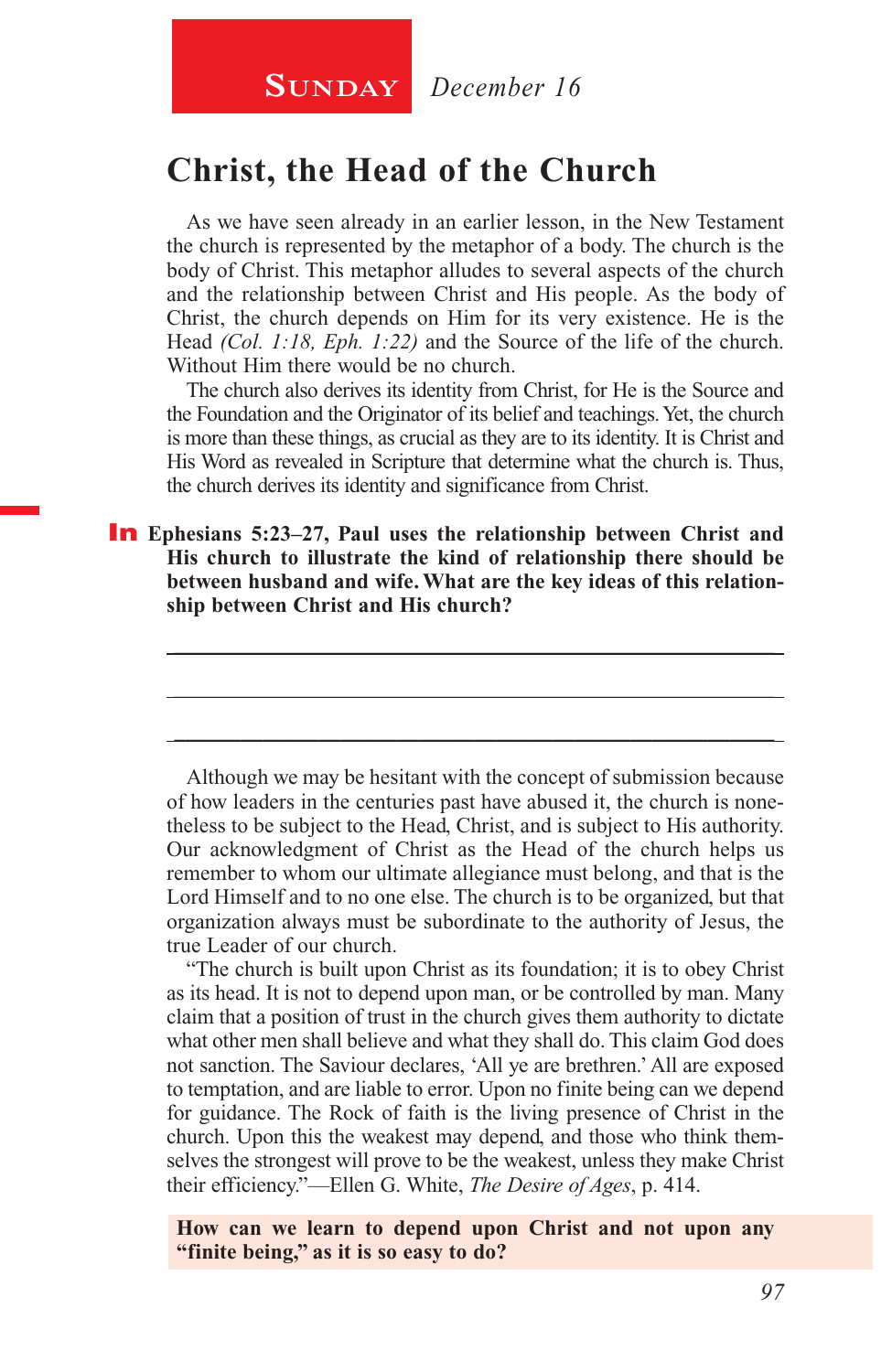**MONDAY** December 17

## **Servant Leadership**

During His ministry with His disciples, Jesus repeatedly experienced moments when He probably felt exasperated by the envy for power they seemed to have. The apostles appeared to be anxious to become powerful leaders of Jesus' kingdom *(Mark 9:33, 34; Luke 9:46).* Even as the disciples were eating the Last Supper together, these feelings of domination and supremacy were palpably felt among them *(Luke 22:24).*

**During** one such occasion, Jesus clearly expressed His thoughts **regarding spiritual leadership among His people. What principles of leadership do we learn from Jesus' exhortation in Matthew 20:25–28? How can we manifest this principle in our lives and especially in our churches?**

"In this concise passage Jesus presents us with two models of authority. The first is the Roman idea of authority. In this model, the elite stand hierarchically over others. They have the power to make decisions and expect submission from those below them. Jesus clearly rejected this model of authority when He stated, 'Not so with you!' Instead He presented the disciples with a breathtakingly new model of authority, a thorough rejection, or reversal, of the hierarchical model with which they were familiar."—Darius Jankiewicz, "Serving Like Jesus: Authority in God's Church," *Adventist Review*, March 13, 2014, p. 18.

\_\_\_\_\_\_\_\_\_\_\_\_\_\_\_\_\_\_\_\_\_\_\_\_\_\_\_\_\_\_\_\_\_\_\_\_\_\_\_\_\_\_\_\_\_\_\_\_\_\_\_\_\_\_

\_\_\_\_\_\_\_\_\_\_\_\_\_\_\_\_\_\_\_\_\_\_\_\_\_\_\_\_\_\_\_\_\_\_\_\_\_\_\_\_\_\_\_\_\_\_\_\_\_\_\_\_\_\_

The concept of authority that Jesus presents in this story is based on two key words: "servant" (*diakonos*) and "slave" (*doulos*). In some Bible versions, the first word, "servant," is often translated "minister." and the second, "servant" or "bondservant." Both words thus lose much of the force of Jesus' intent. Although Jesus did not wish to abolish all authority structures, what He wished to emphasize is that church leaders must first of all be servants and slaves of God's people. Their positions are not to exercise authority over people or to dominate them or to give themselves prestige and reputation. "Christ was establishing a kingdom on different principles. He called men, not to authority, but to service, the strong to bear the infirmities of the weak. Power, position, talent, education, placed their possessor under the greater obligation to serve his fellows."—Ellen G. White, *The Desire of Ages,* p. 550.

**Read John 13:1–20. What example of leadership did Jesus give His disciples? What is Jesus still trying to teach us in this passage? How can we manifest the principle here in all our actions with others, in and outside of the church?**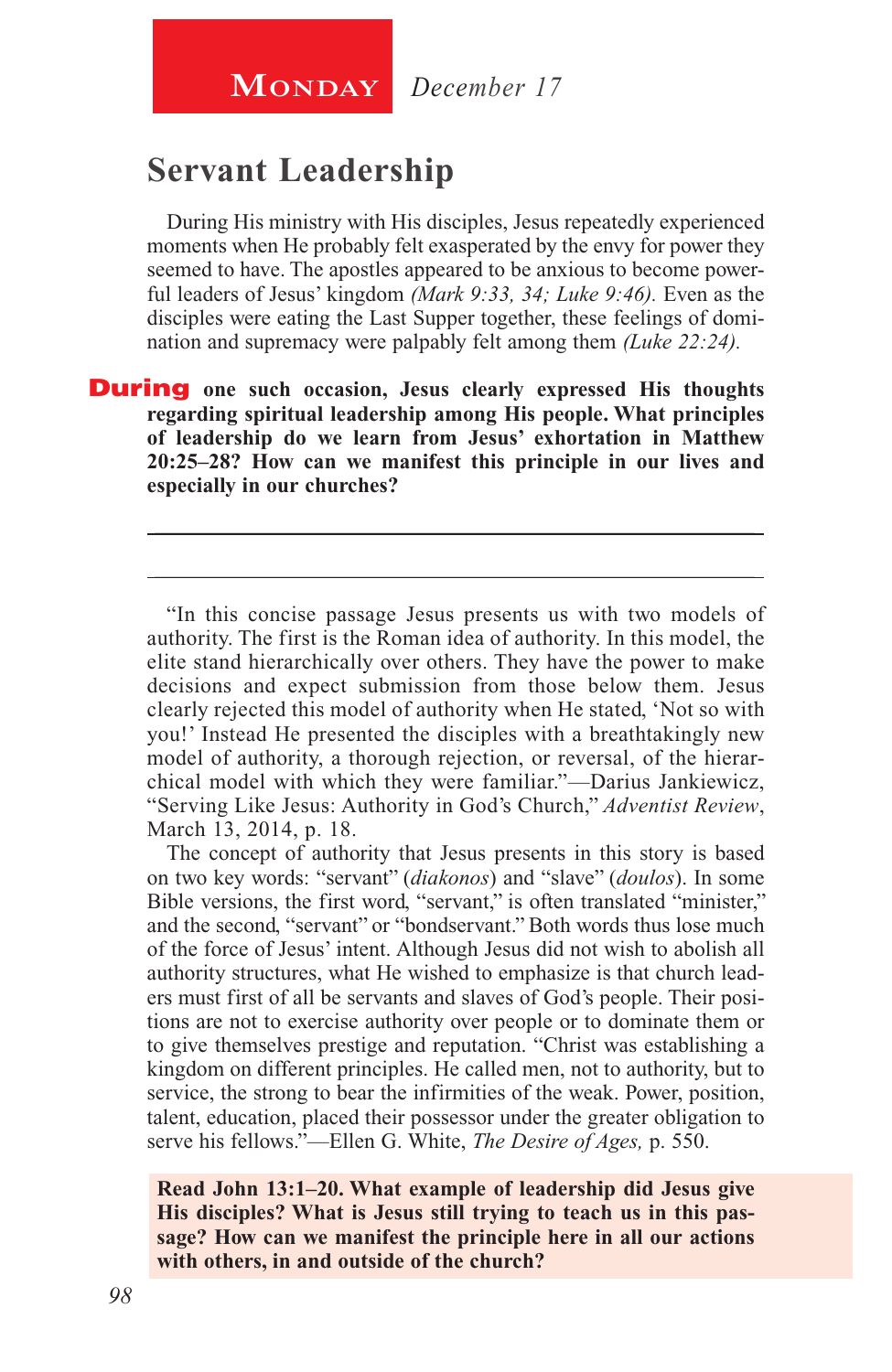## **Preserving Church Unity**

Read **2 Timothy 2:15 and Titus 1:9. According to Paul's counsels to Timothy and Titus, what crucial tasks are the responsibility of a faithful church leader and elder?**

\_\_\_\_\_\_\_\_\_\_\_\_\_\_\_\_\_\_\_\_\_\_\_\_\_\_\_\_\_\_\_\_\_\_\_\_\_\_\_\_\_\_\_\_\_\_\_\_\_\_\_\_\_\_

\_\_\_\_\_\_\_\_\_\_\_\_\_\_\_\_\_\_\_\_\_\_\_\_\_\_\_\_\_\_\_\_\_\_\_\_\_\_\_\_\_\_\_\_\_\_\_\_\_\_\_\_\_\_

\_\_\_\_\_\_\_\_\_\_\_\_\_\_\_\_\_\_\_\_\_\_\_\_\_\_\_\_\_\_\_\_\_\_\_\_\_\_\_\_\_\_\_\_\_\_\_\_\_\_\_\_\_\_

Notice how much emphasis Paul puts on keeping the doctrines and teachings pure. This is crucial for unity, especially because one could argue that, more than anything else, our teachings are what unify our church. Again, as Adventists, as people from so many different walks of life, cultures, and backgrounds, our unity in Christ is found in our understanding of the truth that Christ has given. If we get confused on these teachings, then only chaos and division will come, especially as we near the end.

"I charge you therefore before God and the Lord Jesus Christ, who will judge the living and the dead at His appearing and His kingdom: Preach the word! Be ready in season and out of season. Convince, rebuke, exhort, with all longsuffering and teaching. For the time will come when they will not endure sound doctrine, but according to their own desires, because they have itching ears, they will heap up for themselves teachers; and they will turn their ears away from the truth, and be turned aside to fables" *(2 Tim. 4:1***–***4, NKJV).*

With these words, Paul focuses his inspired thoughts on the second coming of Jesus and on the day of judgment. The apostle uses all his God-given authority *(see 1 Tim. 1:1)* to give Timothy this important counsel. In the context of the last days, with false teachings abounding and immorality rising, Timothy is to preach the Word of God. That is the ministry he has been called to.

As part of his teaching ministry, Timothy is to convince, rebuke, and exhort. These verbs are reminiscent of the guidance given by the Scriptures *(2 Tim. 3:16).* Clearly, Timothy's work is to follow, teach, and implement what he finds in the Scriptures and to do so with longsuffering and patience. Harsh and severe rebukes rarely bring a sinner to Christ. By following what Paul wrote, and following it under the guidance of the Holy Spirit, and with a servant-leader attitude, Timothy would be a powerfully unifying force in the church.

**What are practical ways that we can help our church leaders maintain unity in the church? How can we make sure we are always a force for unity as opposed to disunity, even amid disputes?**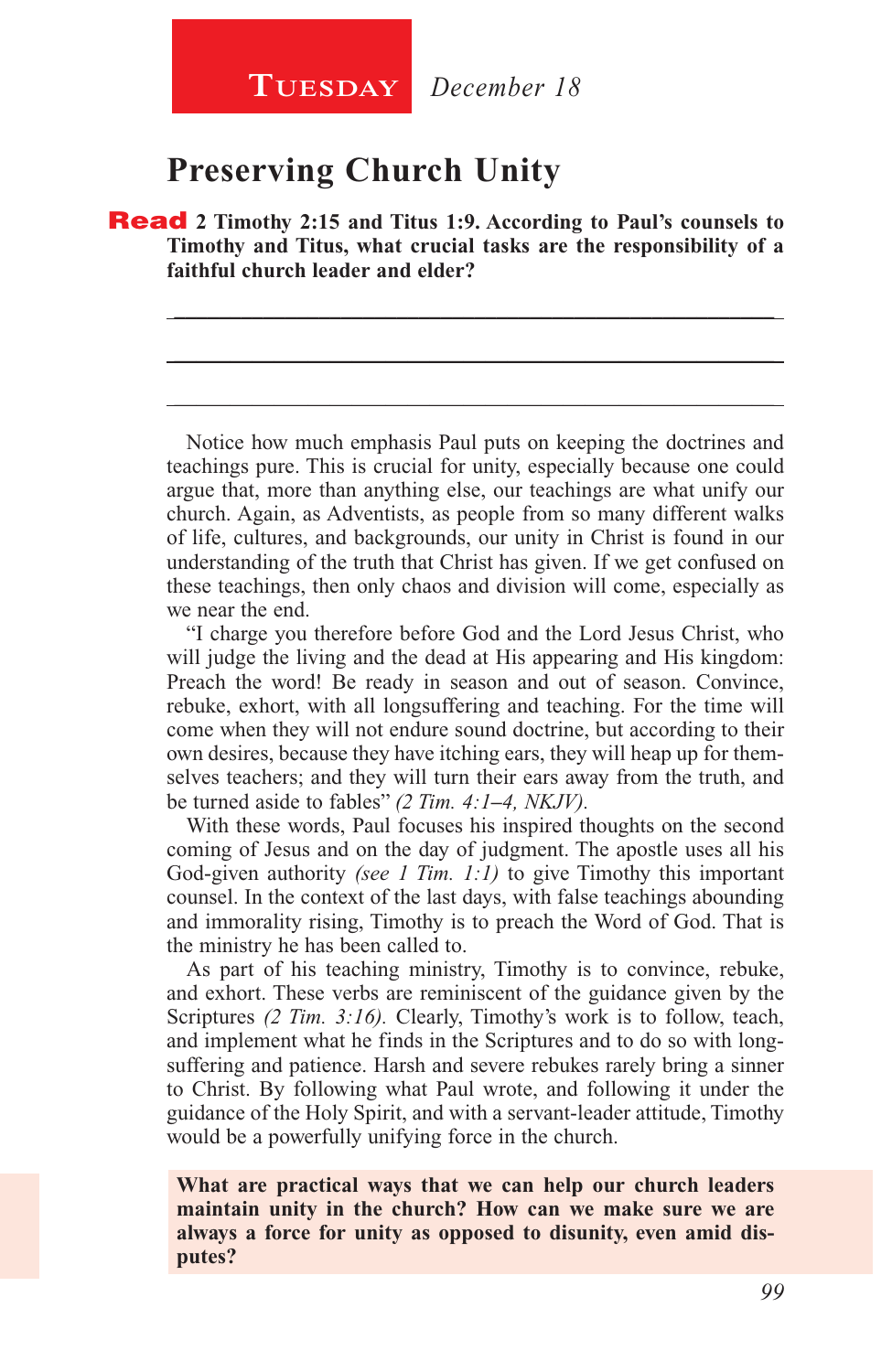**WEDNESDAY** December 19

## **Church Discipline**

One of the main issues of church organization is to deal with discipline. How discipline helps to preserve church unity is sometimes a touchy subject and easily may be misunderstood. But from a biblical perspective, church discipline centers on two important areas: preserving purity of doctrine and preserving purity of church life and practice.

As we already have seen, the New Testament maintains the importance of preserving the purity of biblical teaching in the wake of apostasy and false teaching, particularly at the end of time. The same goes for preserving the respectability of the community by guarding against immorality, dishonesty, and depravity. For this reason the Scripture is spoken of as "profitable for doctrine, for reproof, for correction, for instruction in righteousness" *(2 Tim. 3:16, NKJV).*

#### Read **Matthew 16:19 and 18:15–20. What principles did Jesus give to the church regarding discipline and admonishing those who are at fault?**

The Bible supports the concept of discipline and of our accountability to each other in our spiritual and moral lives. In fact, one of the distinguishing marks of the church is its holiness, or separation, from the world. We certainly find in the Bible many examples of difficult situations that required the church to act decisively against immoral behaviors. Moral standards must be maintained in the church.

\_\_\_\_\_\_\_\_\_\_\_\_\_\_\_\_\_\_\_\_\_\_\_\_\_\_\_\_\_\_\_\_\_\_\_\_\_\_\_\_\_\_\_\_\_\_\_\_\_\_\_\_\_\_

\_\_\_\_\_\_\_\_\_\_\_\_\_\_\_\_\_\_\_\_\_\_\_\_\_\_\_\_\_\_\_\_\_\_\_\_\_\_\_\_\_\_\_\_\_\_\_\_\_\_\_\_\_\_

#### What **principles do these passages teach us to follow when addressing difficult issues in the church?** *Matt. 7:1***–***5; Gal. 6:1, 2.*

We cannot deny the biblical teaching about the need of church discipline. We cannot be faithful to the Word without it. But notice the redemptive quality in many of these admonitions. As much as possible, discipline should be redemptive. We need to remember, too, that we are all sinners and that we all need grace. Thus, when we administer discipline we need to do it in humility and with a keen awareness of our own failings, as well.

\_\_\_\_\_\_\_\_\_\_\_\_\_\_\_\_\_\_\_\_\_\_\_\_\_\_\_\_\_\_\_\_\_\_\_\_\_\_\_\_\_\_\_\_\_\_\_\_\_\_\_\_\_\_

\_\_\_\_\_\_\_\_\_\_\_\_\_\_\_\_\_\_\_\_\_\_\_\_\_\_\_\_\_\_\_\_\_\_\_\_\_\_\_\_\_\_\_\_\_\_\_\_\_\_\_\_\_\_

**In our dealings with those who err, how can we learn to act with an attitude of redemption more than of punishment?**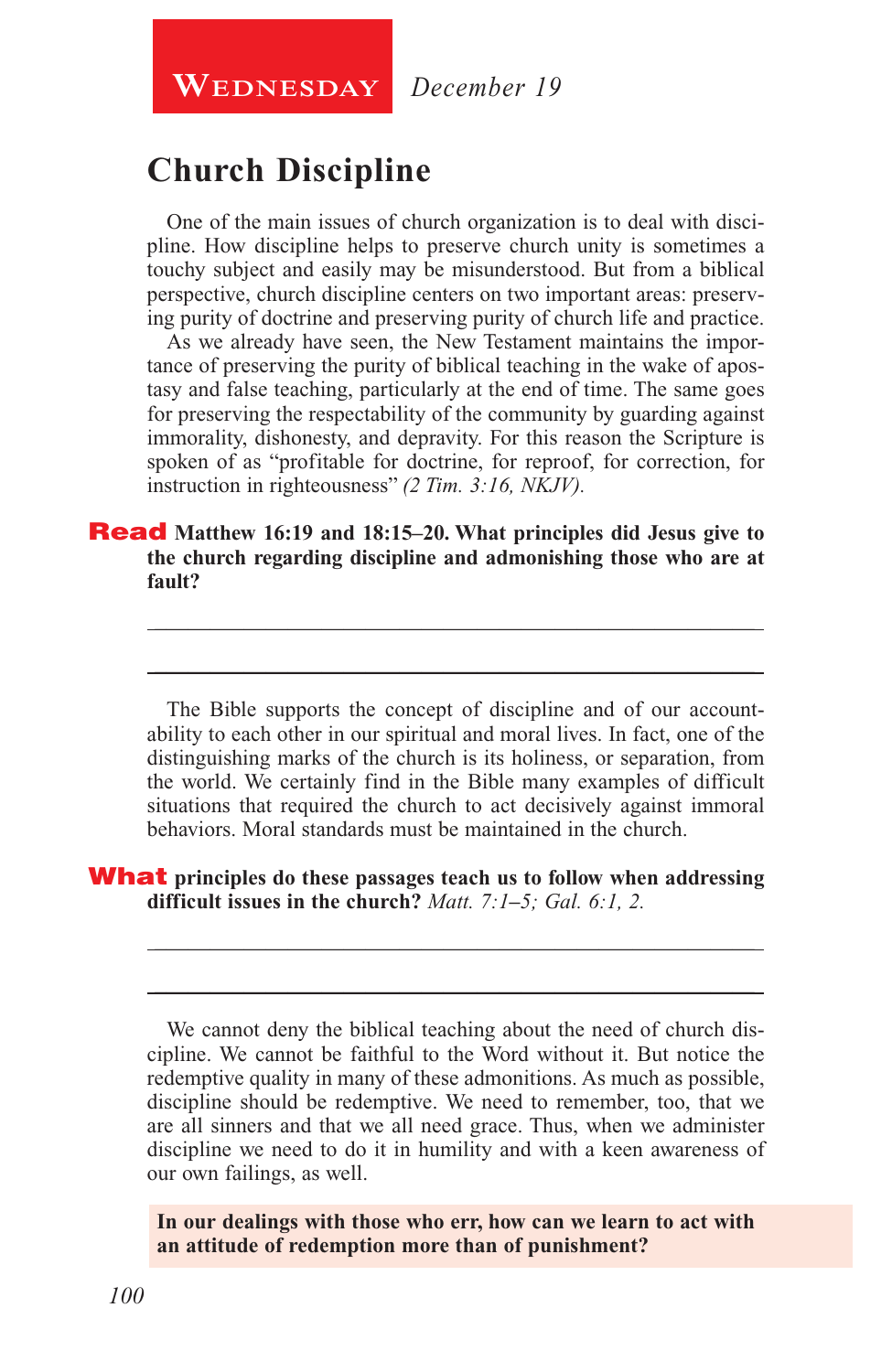## **Organizing for Mission**

As we have seen throughout this quarter (and which bears repeating), as a church we have been organized and unified for mission, for outreach. We are not just a social club for like-minded people to get together and affirm each other in what we believe (though that can be important, as well). We have been brought together to share with the world the truth that we, ourselves, have come to love.

#### In **Matthew 28:18–20, Jesus gave His disciples final instructions for their mission to the world. Identify the key words of Jesus' command. What do these words imply for the church today?**

Jesus' great commission to His disciples includes four key verbs: go, make disciples, baptize, and teach. According to the Greek grammar of these verses, the main verb is to make disciples, and the other three verbs indicate how this can be done. Disciples are made when believers go to all nations to preach the gospel, baptize people, and teach them to observe what Jesus said.

\_\_\_\_\_\_\_\_\_\_\_\_\_\_\_\_\_\_\_\_\_\_\_\_\_\_\_\_\_\_\_\_\_\_\_\_\_\_\_\_\_\_\_\_\_\_\_\_\_\_\_\_\_\_

\_\_\_\_\_\_\_\_\_\_\_\_\_\_\_\_\_\_\_\_\_\_\_\_\_\_\_\_\_\_\_\_\_\_\_\_\_\_\_\_\_\_\_\_\_\_\_\_\_\_\_\_\_\_

As the church responds to this commission, God's kingdom is enlarged, and more and more people of all nations join the ranks of those who accept Jesus as Savior. Their obedience to Jesus' commands to be baptized and to observe His teachings creates a new universal family. The new disciples also are assured of the presence of Jesus every day as they themselves make more disciples. The presence of Jesus is a promise of the presence of God. The Gospel of Matthew begins with the announcement that the birth of Jesus is about "God with us" *(Matt. 1:23)* and ends with the promise of Jesus' continued presence with us until His second coming.

"Christ did not tell His disciples that their work would be easy. . . . He assured them that He would be with them; and that if they would go forth in faith, they should move under the shield of Omnipotence. He bade them be brave and strong; for One mightier than angels would be in their ranks—the General of the armies of heaven. He made full provision for the prosecution of their work and took upon Himself the responsibility of its success. So long as they obeyed His word, and worked in connection with Him, they could not fail."—Ellen G. White, *The Acts of the Apostles*, p. 29.

**Reflect on the meaning of the promise of Jesus' presence with His people until His second coming. How should the reality of this promise impact us as we seek to fulfill the commission that we have been given by Jesus?**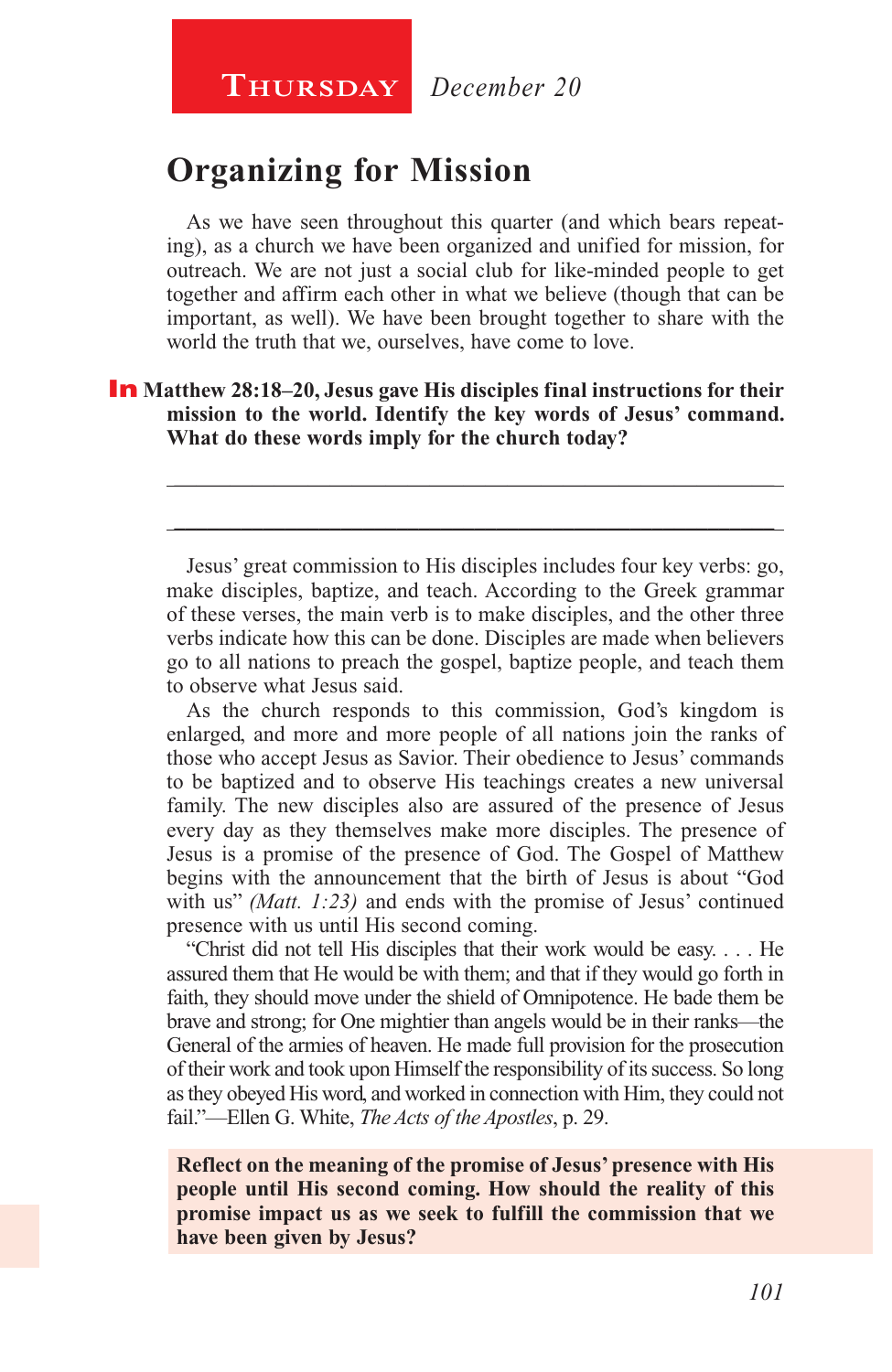**Further Thought:** Ellen G. White, "Individual Responsibility and Christian Unity," pp. 485**–**505, in *Testimonies to Ministers and Gospel Workers*; "Unity in Diversity," pp. 483**–**485; "Church Discipline," pp. 498**–**503, in *Gospel Workers*. Read the articles "Church," pp. 707**–**710, and "Church Organization," pp. 712**–**714, in *The Ellen G. White Encyclopedia*.

"Principles of good leadership apply in all forms of society, including the church. However, the leader in the church must be more than a leader. He must also be a servant.

"There is an apparent contradiction between being a leader and being a servant. How can one lead and serve at the same time? Does not the leader occupy a position of honor? Does he not command and expect others to obey him? How, then, does he occupy the lower position of being a servant, of receiving orders and fulfilling them?

"In order to resolve the paradox we must look at Jesus. He supremely represented the principle of leadership that serves. His whole life was one of service. And at the same time He was the greatest leader the world has ever seen."—G. Arthur Keough, *Our Church Today: What It Is and Can Be* (Washington, D.C., and Nashville: Review and Herald, 1980), p. 106.

#### Discussion Questions:

**O** Dwell more on the idea of a servant leader. What, if any, exam**ples, can we find of this in the secular world?**

**2** Read again Matthew 20:25–28. What does this tell us about **how God understands the meaning of the word "great"** *(Matt. 20:26)* **in contrast to how the word is understood by the world?**

**B** If one of the tasks of church leaders is to preserve unity, what **should we do when church leaders falter, when their humanity prevents them from being perfect examples?**

 **Why is it so important that we administer church discipline with a spirit of graciousness and love toward the ones who are erring? Why should Matthew 7:12 always be foremost in our minds during the process?**

**Summary:** Good church organization is essential to the mission of the church and to the unity of believers. Christ is the Head of the church, and church leaders are to follow His example as they lead the people of God. Unity is preserved through the faithful teaching of the Word of God and by living in faithfulness to that Word.